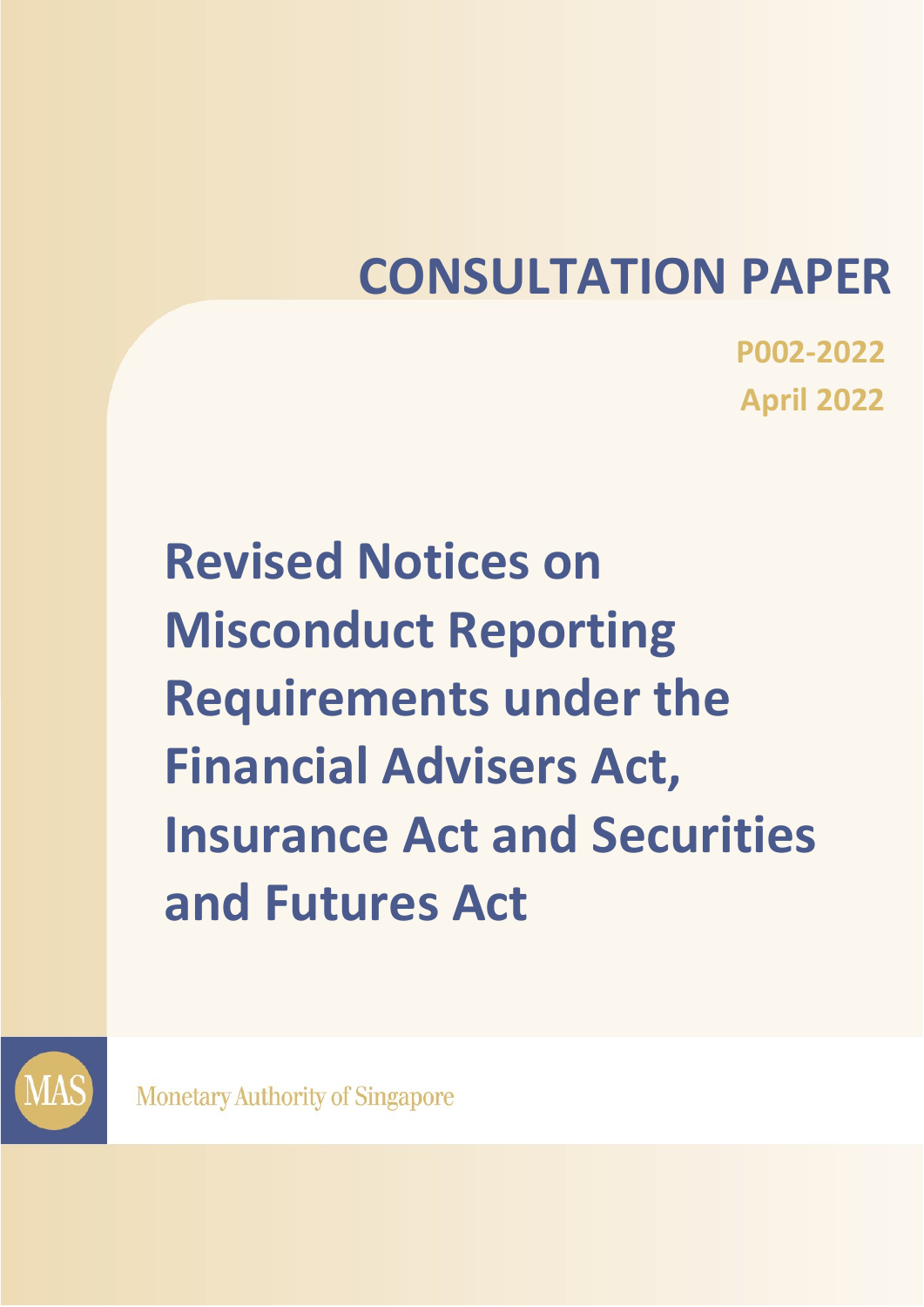# **Contents**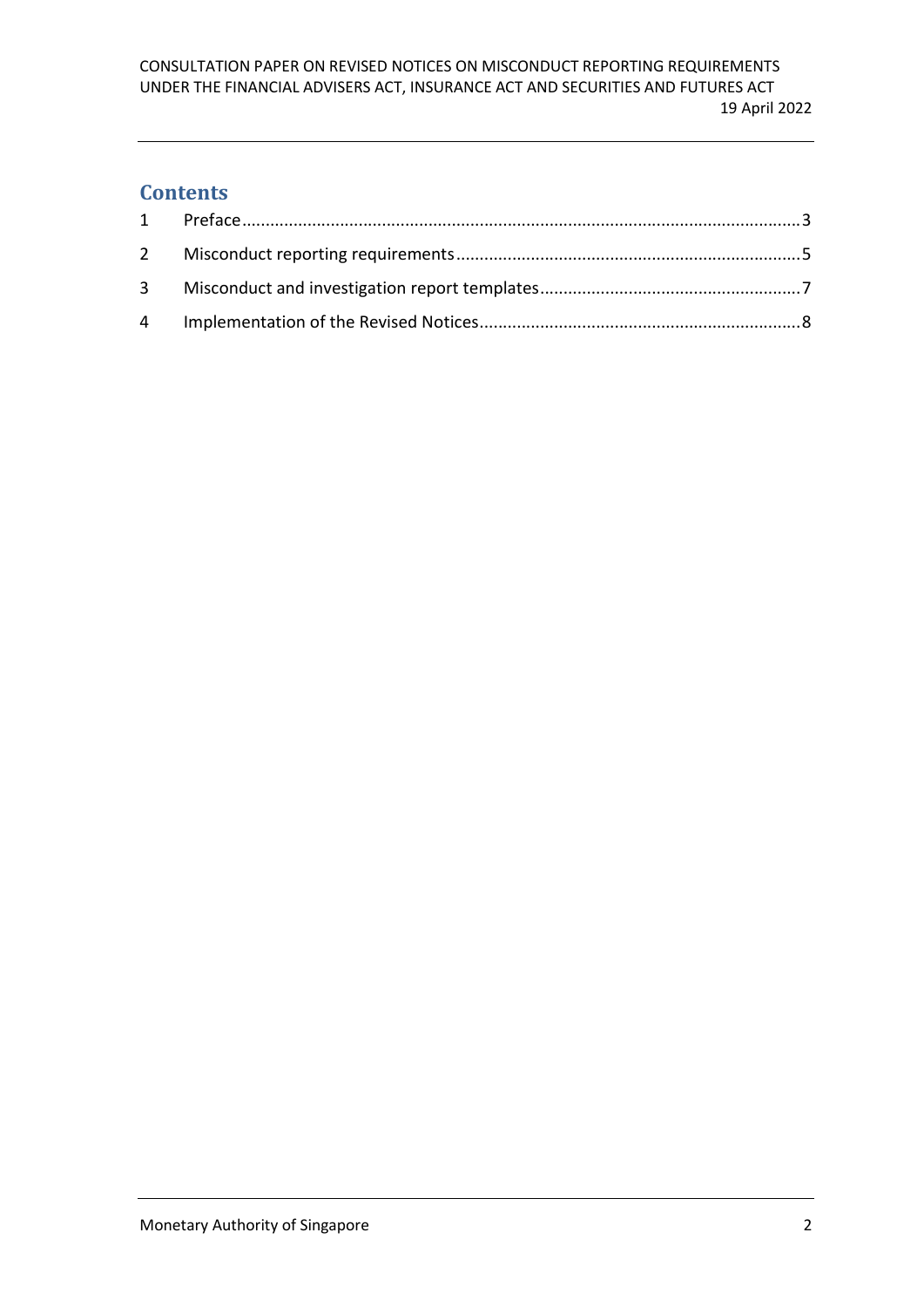## 1 Preface

1.1 Currently, financial institutions ("FIs") are required under the Financial Advisers Act 2001 ("FAA"), Insurance Act 1966 ("IA") and Securities and Futures Act 2001 ("SFA") to lodge a report with MAS when they become aware of misconduct committed by their representatives or broking staff (henceforth collectively referred to as "representatives" <sup>1</sup> ), such as acts involving fraud, dishonesty, inappropriate advice, misrepresentation, or inadequate disclosure of information to customers. These requirements are set out under FAA-N14 Notice on Reporting of Misconduct of Representatives by Financial Advisers ("FAA Notice"), MAS 504 Notice on Reporting of Misconduct of Broking Staff by Insurance Brokers ("IA Notice") and SFA 04-N11 Notice on Reporting of Misconduct of Representatives by Holders of Capital Markets Services Licence and Exempt Financial Institutions ("SFA Notice") (henceforth collectively referred to as "Current Notices").

1.2 On 6 July 2018, MAS issued a consultation paper to seek feedback on proposed changes to the misconduct reporting requirements (the "Consultation Paper"). MAS published its response to the Consultation Paper on 14 May 2021<sup>2</sup>. MAS is now consulting on the legal amendments to the FAA Notice, IA Notice and SFA Notice (henceforth collectively referred to as the "Revised Notices") to implement changes to the misconduct reporting requirements.

1.3 MAS invites interested parties to provide their feedback on the Revised Notices.

Please note that all submissions received will be published and attributed to the respective respondents unless they expressly request MAS not to do so. As such, if respondents would like:

- (i) their whole submission or part of it (but not their identity), or
- (ii) their identity along with their whole submission,

to be kept confidential, please expressly state so in the submission to MAS. MAS will only publish non-anonymous submissions. In addition, MAS reserves the right not to

<sup>&</sup>lt;sup>1</sup> References to "representatives" in this consultation paper refer to both existing and former representatives.

 $2$  MAS' proposals and response to the consultation feedback can be found at the following link: https://www.mas.gov.sg/publications/consultations/2018/consultation-paper-on-revisions-tomisconduct-reporting-requirements-and-proposals-to-mandate-reference-checks-for-representatives.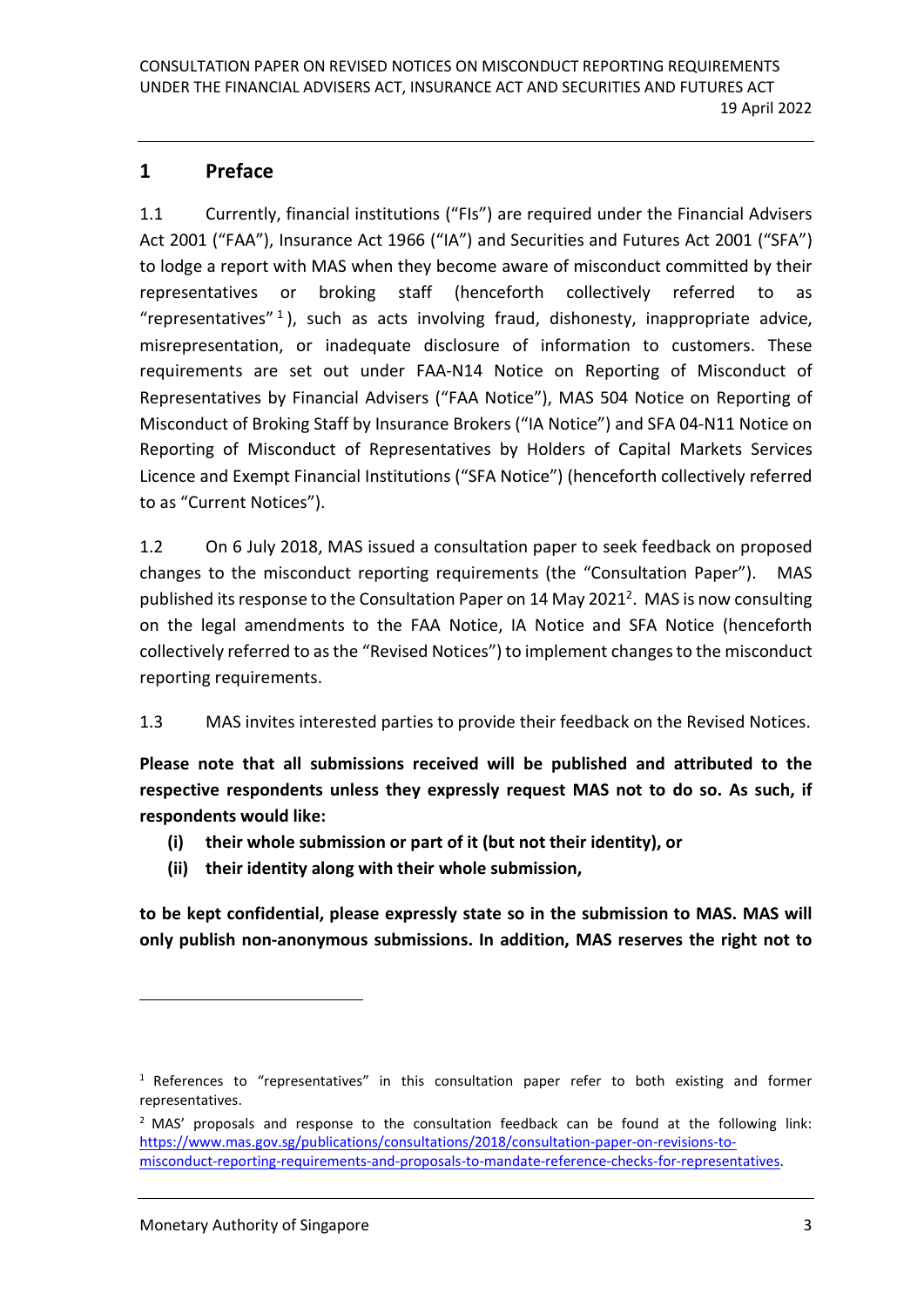publish any submission received where MAS considers it not in the public interest to do so, such as where the submission appears to be libellous or offensive.

1.4 Please submit your comments on the consultation paper by 20 May 2022 at the link https://form.gov.sg/624d359f05fc8e0015cbac6e. If you have any queries, please email Misconduct Consult@mas.gov.sg.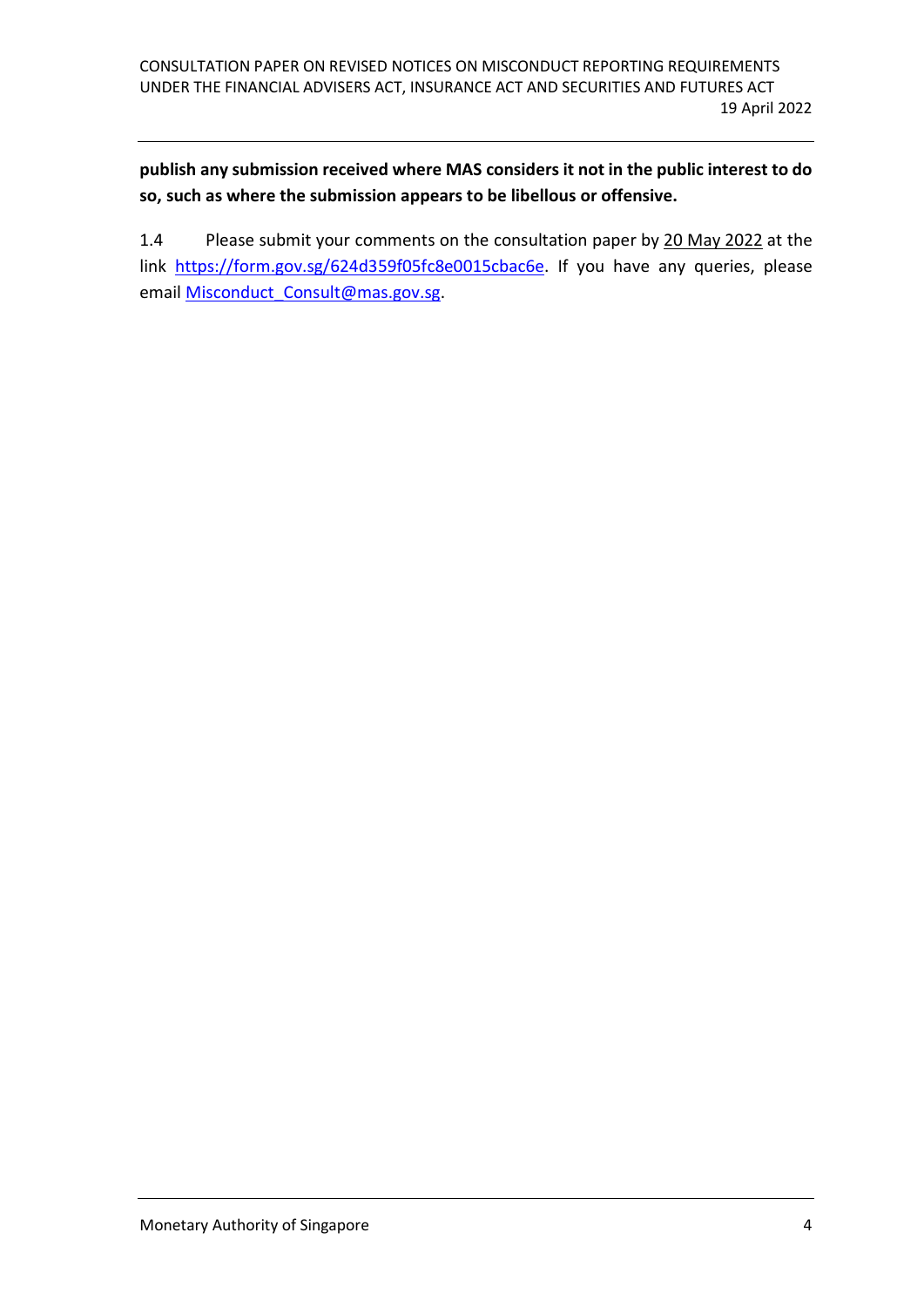#### 2 Misconduct reporting requirements

2.1 MAS will be making the following key changes to the misconduct reporting requirements:

- (i) Application of the revised IA Notice to accident and health insurance intermediaries<sup>3</sup>;
- (ii) Application of the revised SFA Notice to Registered Fund Management Companies ("RFMCs");
- (iii) Revisions to the categories of reportable misconduct;
- (iv) Revision to the reporting timeline of the misconduct report (and subsequent updates to the misconduct report) which the FI is required to submit to MAS;
- (v) Requirement for FIs to submit to MAS an investigation report (where the FI has commenced an internal investigation into the alleged misconduct) at the same time the FI submits a misconduct report to MAS;
- (vi) Requirement for FIs to submit to MAS a copy of any report lodged with the police (where available), with accompanying information as set out in the Revised Notices at the same time the FI submits a misconduct report to MAS; and

<sup>&</sup>lt;sup>3</sup> Accident and health insurance intermediary means a direct insurer, licensed financial adviser, exempt financial adviser, direct insurance broker or exempt direct insurance broker, which carries on a business in an accident and health insurance intermediary activity. In the case of a direct insurer or its representative, accident and health insurance intermediary activity means arranging contracts of insurance in respect of any long-term accident and health policy or life policy with accident and health benefits where the risks of such policy are underwritten by the direct insurer. In the case of a licensed financial adviser, exempt financial adviser, direct insurance broker or exempt direct insurance broker, or a representative thereof, accident and health insurance intermediary activity means (i) as an agent for one or more insurers, arranging contracts of insurance in Singapore in respect of any long-term accident and health policy or life policy with accident and health benefits; or (ii) as an agent for insureds or intending insureds, arranging contracts of insurance in Singapore in respect of any life policy with accident and health benefits, other than policies relating to reinsurance business.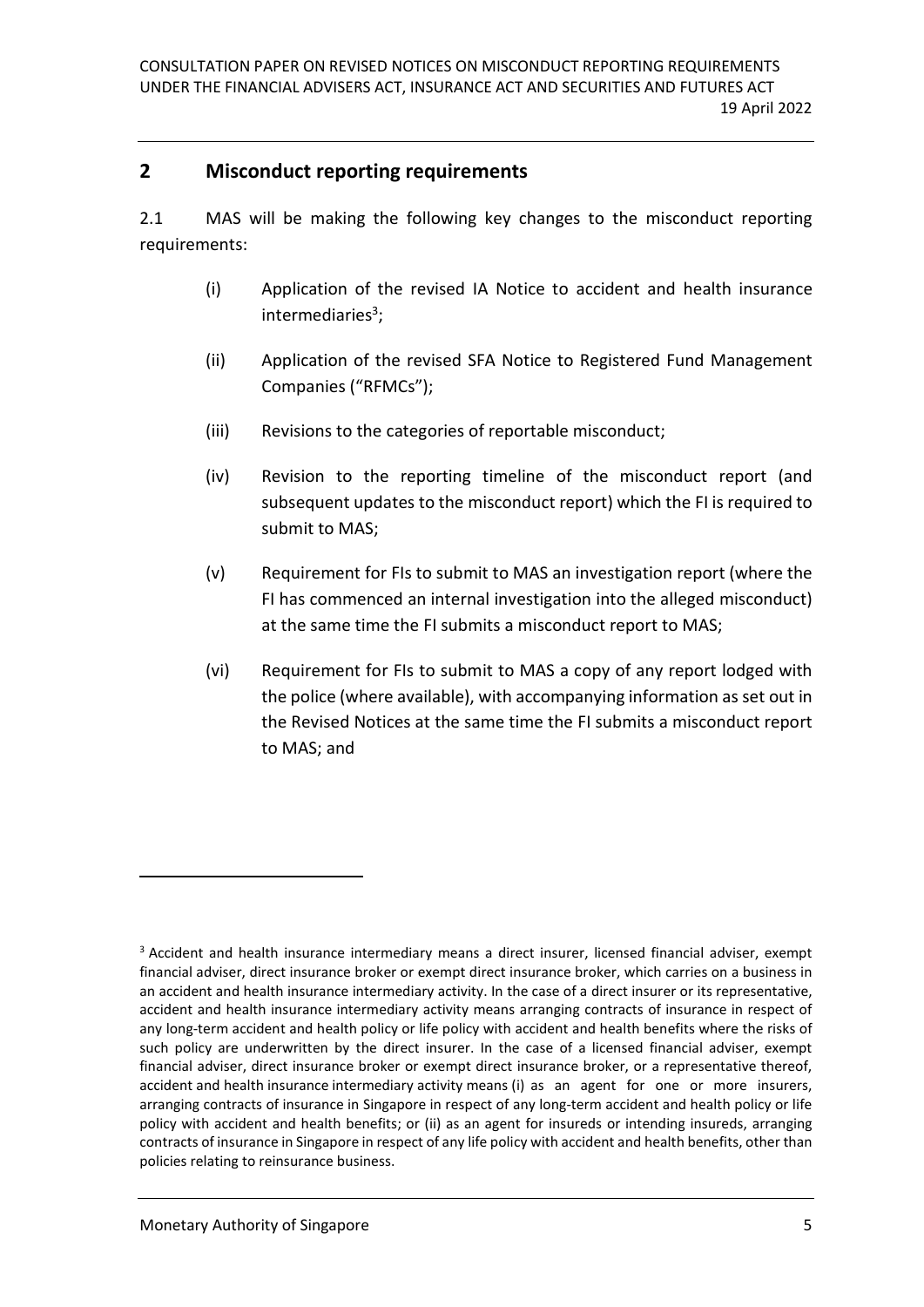(vii) Requirement for FIs to provide their representatives with a copy of the misconduct report (including subsequent updates to the misconduct report) filed with MAS within the timeline set out in the Revised Notices.

2.2 Table 1 sets out the current and revised categories of reportable misconduct under the FAA, IA and SFA.

|     | <b>Relevant</b><br><b>Acts</b> | Misconduct categories under<br>the Current Notices                                                                                                                   | Misconduct categories under the<br><b>Revised Notices</b>                                                                                                                                                                                                                                                       |
|-----|--------------------------------|----------------------------------------------------------------------------------------------------------------------------------------------------------------------|-----------------------------------------------------------------------------------------------------------------------------------------------------------------------------------------------------------------------------------------------------------------------------------------------------------------|
| (a) | <b>FAA</b>                     | Any act involving inappropriate<br>advice,<br>misrepresentation<br>or<br>disclosure<br>inadequate<br>of<br>Information                                               | Any act involving gross negligence,<br>inappropriate<br>advice<br>or<br>recommendation,<br>misrepresentation, or inadequate<br>disclosure of information which<br>has material adverse impact on<br>the interests of the client or<br>the<br>fitness<br>impinge<br>on<br>and<br>propriety of the representative |
| (b) | IA                             | Any act involving failure<br>to<br>exercise due care and diligence,<br>misrepresentation<br>or<br>inadequate<br>of<br>disclosure<br>information                      | Any act involving gross negligence,<br>inappropriate<br>advice<br>or<br>recommendation,<br>misrepresentation, or inadequate<br>disclosure of information which<br>has material adverse impact on<br>the interests of the client or<br>the<br>fitness<br>impinge<br>on<br>and<br>propriety of the representative |
| (c) | <b>SFA</b>                     | Any act relating to market<br>conduct provisions under Part XII<br>of the SFA, such as prohibited<br>conduct or insider trading as set<br>out in Part XII of the SFA | Any<br>act<br>relating<br>to<br>any<br>of the<br>contravention<br>market<br>conduct provisions under Part 12<br>of the SFA, such as involvement in<br>prohibited conduct or insider<br>trading as set out in Part 12 of the<br><b>SFA</b>                                                                       |

#### Table 1: Reportable misconduct categories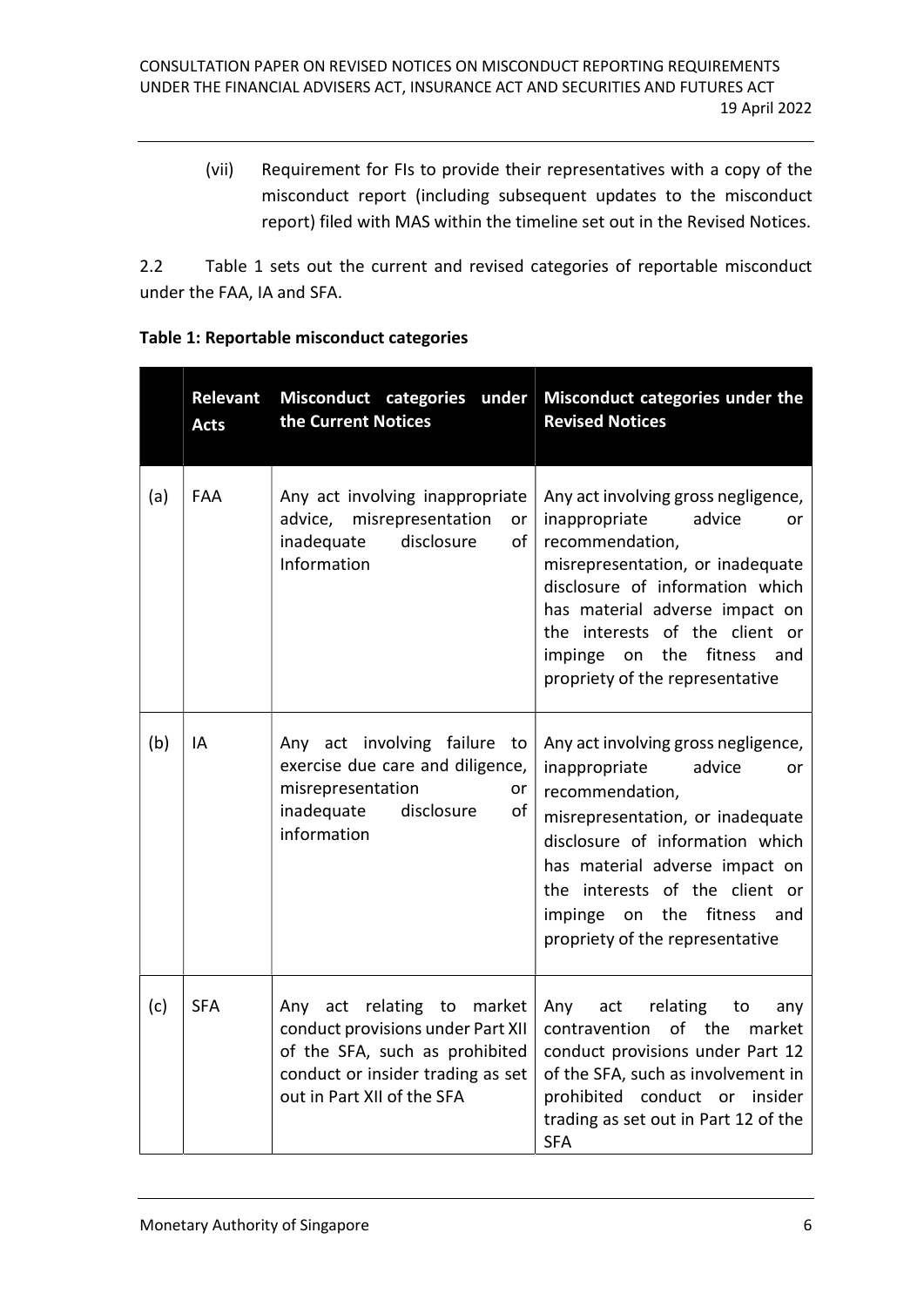CONSULTATION PAPER ON REVISED NOTICES ON MISCONDUCT REPORTING REQUIREMENTS UNDER THE FINANCIAL ADVISERS ACT, INSURANCE ACT AND SECURITIES AND FUTURES ACT 19 April 2022

|     | Relevant<br><b>Acts</b>     | the Current Notices                                                                                                                                                                                                                                                                                                                                                                                                                                                            | Misconduct categories under Misconduct categories under the<br><b>Revised Notices</b>                                                                                                                                                                                              |
|-----|-----------------------------|--------------------------------------------------------------------------------------------------------------------------------------------------------------------------------------------------------------------------------------------------------------------------------------------------------------------------------------------------------------------------------------------------------------------------------------------------------------------------------|------------------------------------------------------------------------------------------------------------------------------------------------------------------------------------------------------------------------------------------------------------------------------------|
|     |                             |                                                                                                                                                                                                                                                                                                                                                                                                                                                                                |                                                                                                                                                                                                                                                                                    |
| (d) | FAA,<br>IA,  <br><b>SFA</b> | involving<br>fraud,<br>Any<br>act<br>dishonesty or other offences of a<br>similar nature such as cheating,<br>dishonesty, fraud, forgery,<br>misappropriation of monies or<br>criminal breach of trust                                                                                                                                                                                                                                                                         | involving<br>Any<br>act<br>fraud,<br>dishonesty, illegal monetary gains,<br>or any offence of a similar nature,<br>such<br>cheating,<br>forgery,<br>as<br>dishonest<br>misappropriation<br>of<br>monies, criminal breach of trust,<br>bribery, money laundering and tax<br>evasion |
| (e) | FAA,<br> A, <br><b>SFA</b>  | Failure to Satisfy the Guidelines<br>on Fit and Proper Criteria                                                                                                                                                                                                                                                                                                                                                                                                                | Removed                                                                                                                                                                                                                                                                            |
| (f) | FAA,<br>IA,<br><b>SFA</b>   | Any type of misconduct other<br>than those set out in $(a)$ to $(e)$ ,<br>resulting in $-$<br>(i) a non-compliance with any<br>regulatory requirement<br>relating to the provision of<br>any regulated activity; or<br>(ii) a serious breach of the FI's<br>internal policy or code of<br>conduct which would render<br>the representative liable to<br>demotion, suspension<br>or<br>termination<br>of<br>the<br>representative's<br>employment or arrangement<br>with the FI | Removed                                                                                                                                                                                                                                                                            |

# 3 Misconduct and investigation report templates

3.1 MAS will require FIs to submit misconduct and investigation reports using prescribed formats. For investigation reports, FIs would only be required to adopt the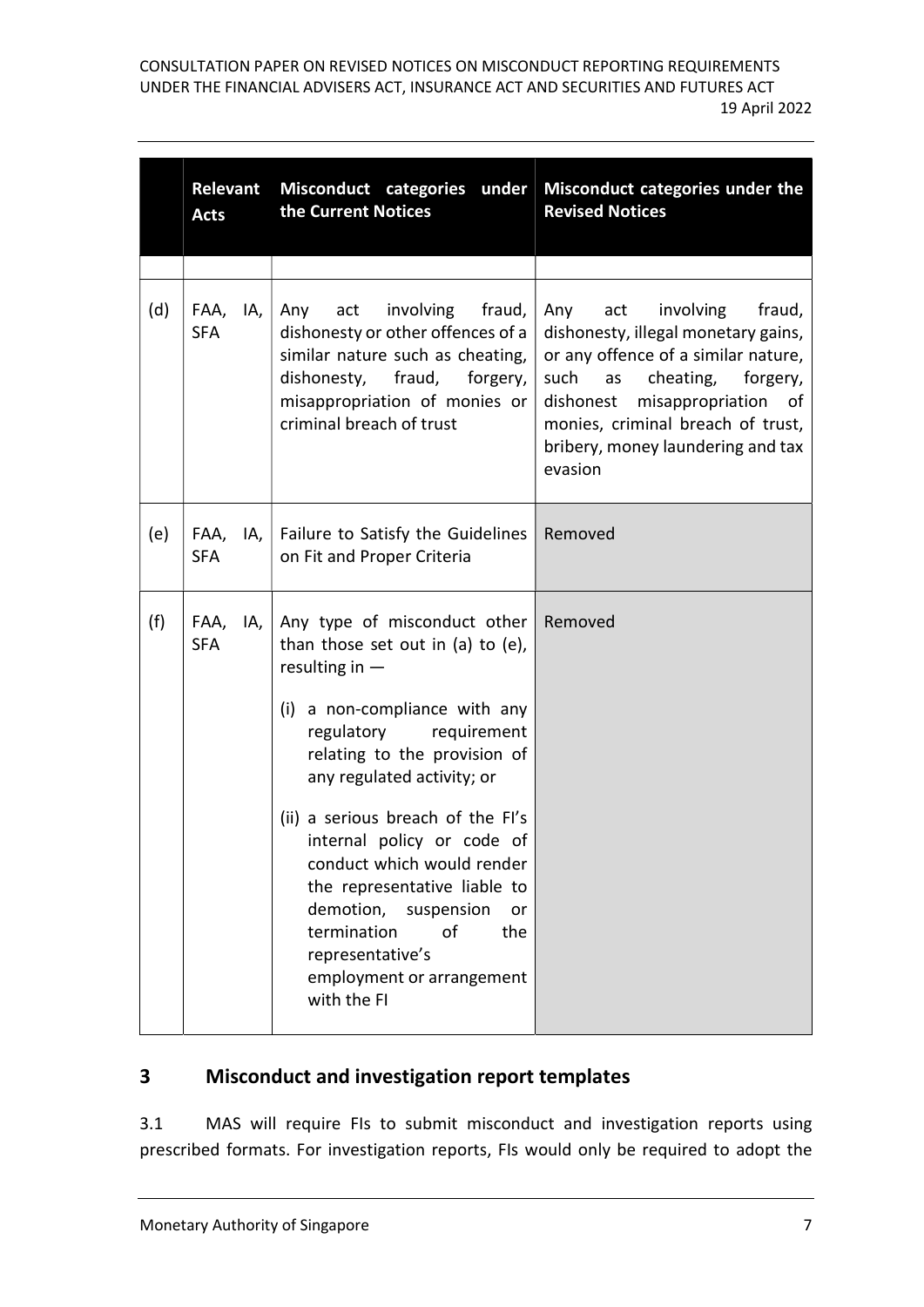investigation report template for submission of details of investigations relating to representatives' reportable misconduct.

3.2 MAS has conducted pilot trials with selected FIs on the use of the prescribed template for submission of investigation reports to MAS. The templates for misconduct report and investigation report have been fine-tuned, factoring in comments and suggestions received from MAS' earlier consultation, as well as from MAS' pilot trial with selected FIs. The revised misconduct and investigation report templates are set out in Annex 2 of MAS' response to the Consultation Paper published on 14 May 2021<sup>4</sup>. MAS will continue to work with the industry to fine-tune the report templates and provide sufficient lead-time for the industry to adopt the finalised templates.

### 4 Implementation of the Revised Notices

4.1 To implement the revised misconduct reporting requirements, MAS intends to cancel the Current Notices and issue the Revised Notices under the respective relevant Acts. MAS will inform the industry of the effective date of the Revised Notices in due course and provide adequate transition period for FIs to comply with the Revised Notices.

Question 1. MAS seeks comments on the revised FAA Notice (Annex A).

Question 2. MAS seeks comments on the revised IA Notice (Annex B).

Question 3. MAS seeks comments on the revised SFA Notice (Annex C).

<sup>&</sup>lt;sup>4</sup> Please refer to MAS' response to the consultation feedback at the following link: https://www.mas.gov.sg/publications/consultations/2018/consultation-paper-on-revisions-tomisconduct-reporting-requirements-and-proposals-to-mandate-reference-checks-for-representatives.